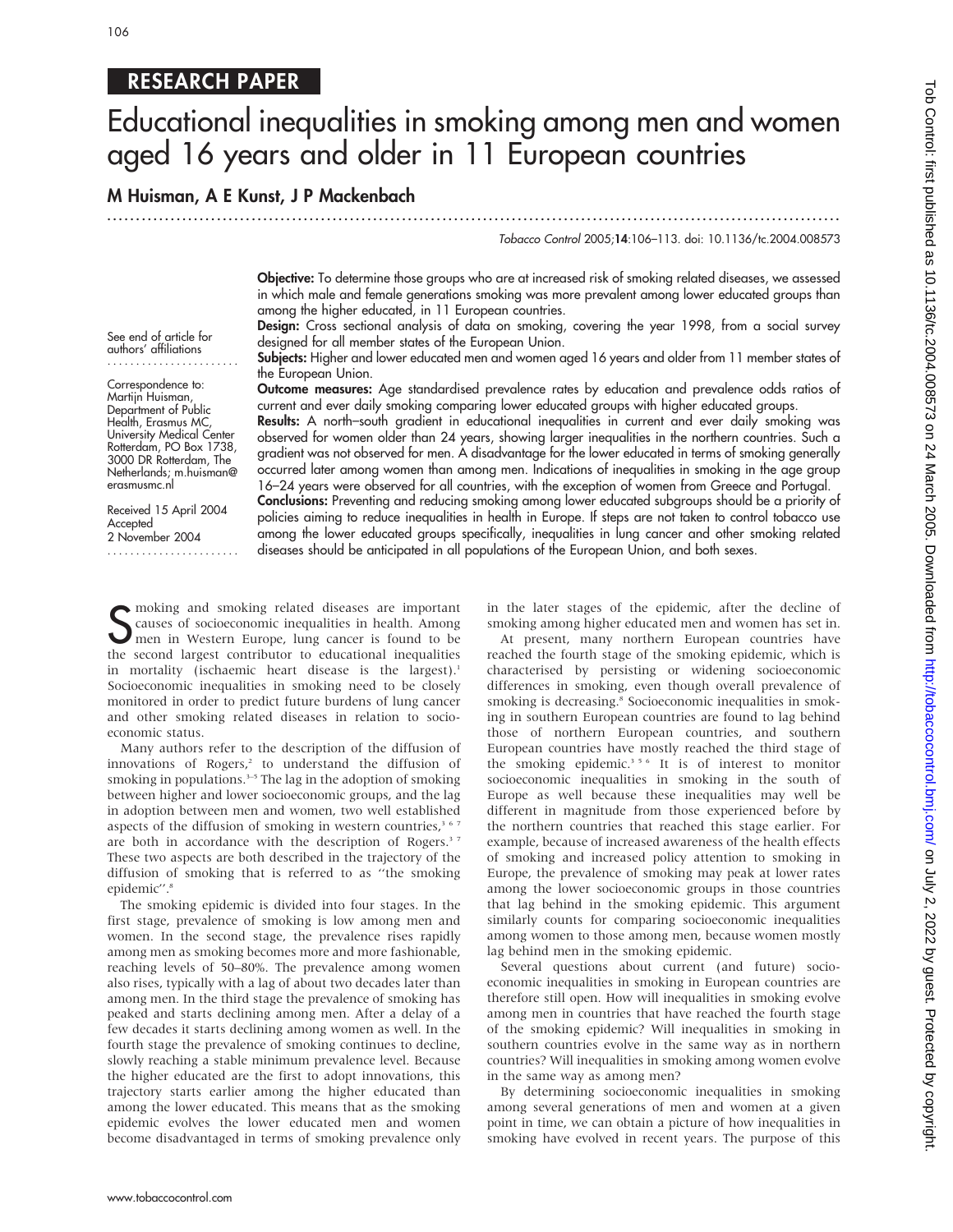study is to determine the association of socioeconomic status with smoking in several generations of men and women using cross sectional data from 11 European countries at the end of the 1990s.

#### DATA AND METHODS

We analysed data from the European Community Household Panel survey (ECHP), which is a social survey designed for the member states of the European Union. The survey used a uniform random sampling design, targeting the national household population of the countries included, and using common blueprint questionnaires. The data were collected by national statistical institutes or research centres. Data checks, weightings and imputations were done centrally by the Statistical Office of the European Communities (Eurostat). Eurostat prepared a user's database from the data of all countries, which included cleaned and encoded data and was ready to use for analyses. For more information about the design of the ECHP we refer to an extensive review of the design and procedures of the ECHP elsewhere.<sup>9</sup>

The data for the current study are from the fifth wave of the survey, in 1998, the first year that smoking data were collected. Countries that were a member state of the European Union in 1998, but did not yet include data on smoking during the fifth wave of the ECHP study, were not included in this study. These countries were France, Luxembourg, and The Netherlands.

Information on response rates is given in table 1. This table gives the household non-response percentages of the first wave of the survey and of the percentage of persons lost to follow up until the fifth wave. There are large differences between countries in the response rates. The relatively high response rates in Greece and Italy are probably related to the fact that survey participation in these countries is compulsory. The low response rates in Germany reflect mostly a refusal of subjects to participate.<sup>9</sup> Non-response and attrition would present a problem in our study if they were related to educational level. Some analyses have been performed on attrition in the ECHP, which showed that attrition was only weakly related to educational level.<sup>10</sup> Surveys from Ireland, Italy, Greece, Spain, Austria, and Portugal tended to lose disproportionately participants with a higher level of education, while the reverse occurred in surveys from Germany, Denmark, Belgium, and the UK.

Level of completed education was used as a measure of socioeconomic status. Three education levels were formed based on the International Standard Classification of Education (ISCED)<sup>12</sup>: (1) lower secondary education or less; (2) upper secondary education; and (3) tertiary education, which is constituted by higher vocational and university education. The percentage of the population with the lowest level is given in table 2. It should be noted that the percentages of lower educated are relatively high at ages 16–24, because part of this group has not yet finished its education.

Subjects were asked whether they smoked daily, smoked occasionally, used to smoke daily, used to smoke occasionally, or never smoked. No distinction was made between smoking cigarettes, pipes, and cigars. We distinguished between ''current daily'' smokers and ''ever daily'' smokers. While inequalities in current smoking express the current situation, inequalities in ever smoking reflects the situation of preceding years. A current smoker was defined as someone who reported smoking daily at the time of the survey. Subjects who reported they used to smoke daily were defined as ever smokers. For Germany and the UK, only data on current smoking were available.

Prevalence rates were age standardised according to the direct method with the population of the European Union and Norway of 1995 as the standard.<sup>13</sup> Prevalence odds ratios were determined using logistic regression. Participants with upper secondary or tertiary education (groups 2 and 3) were combined and used as the reference category in these analyses. The regression analyses were adjusted for age by including a five year categorical age variable into the model. Analyses were stratified for sex. To test whether odds ratios significantly differed between countries we also performed pooled analyses combining all countries. In these analyses we used the  $\chi^2$  test to judge if the regression model including an interaction term of country by education was significantly different from the model without such an interaction term. All analyses were performed with the SPSS statistical package.14 We identified four age groups: 16–24 years, 25– 44 years, ages 45–64 years, and ages 65+ years. Odds ratios for ''ever daily'' smoking were only determined for the ages 25 years and over, because in the age group 16–24 years the number of ex-smokers was too small to determine educational inequalities with sufficient precision.

#### RESULTS

Table 3 shows the proportion of current smokers and ever smokers for men and women aged 25 years and older for 11 northern and southern European countries. North–south gradients were observed in the prevalence of ''current daily'' smoking and ''ever daily'' smoking among women of the ages 45–64 years and 65+ years. This gradient was not observed for the ages 25–44 years. Spanish women aged 25–44 years smoked more compared to women from most other countries. Finland was an exception in all age groups, showing relatively low smoking prevalence rates compared

| Country        | Household non-<br>response (first wave)* | Acquired number of Attrition between<br>interviewed persons 1994-1998† |     | Number of persons retained<br>from the original sample |
|----------------|------------------------------------------|------------------------------------------------------------------------|-----|--------------------------------------------------------|
| Finland        | 27%                                      | 8173                                                                   | 10% | 7381                                                   |
| <b>Denmark</b> | 38%                                      | 5903                                                                   | 29% | 4187                                                   |
| Ireland        | 44%                                      | 9904                                                                   | 36% | 6324                                                   |
| UK.            | 28%                                      | 8915                                                                   | 2%  | 8764                                                   |
| Belgium        | 16%                                      | 6710                                                                   | 20% | 5339                                                   |
| Germany        | 52%                                      | 12233                                                                  | 5%  | 11562                                                  |
| Austria        | 30%                                      | 7437                                                                   | 26% | 5511                                                   |
| <b>Italy</b>   | 9%                                       | 17729                                                                  | 10% | 15934                                                  |
| Spain          | 33%                                      | 17893                                                                  | 23% | 13779                                                  |
| Portugal       | 11%                                      | 11621                                                                  | 2%  | 11412                                                  |
| Greece         | 10%                                      | 12492                                                                  | 20% | 9985                                                   |

†Source: Eurostat 2002; the attrition of interviewed persons.<sup>10</sup>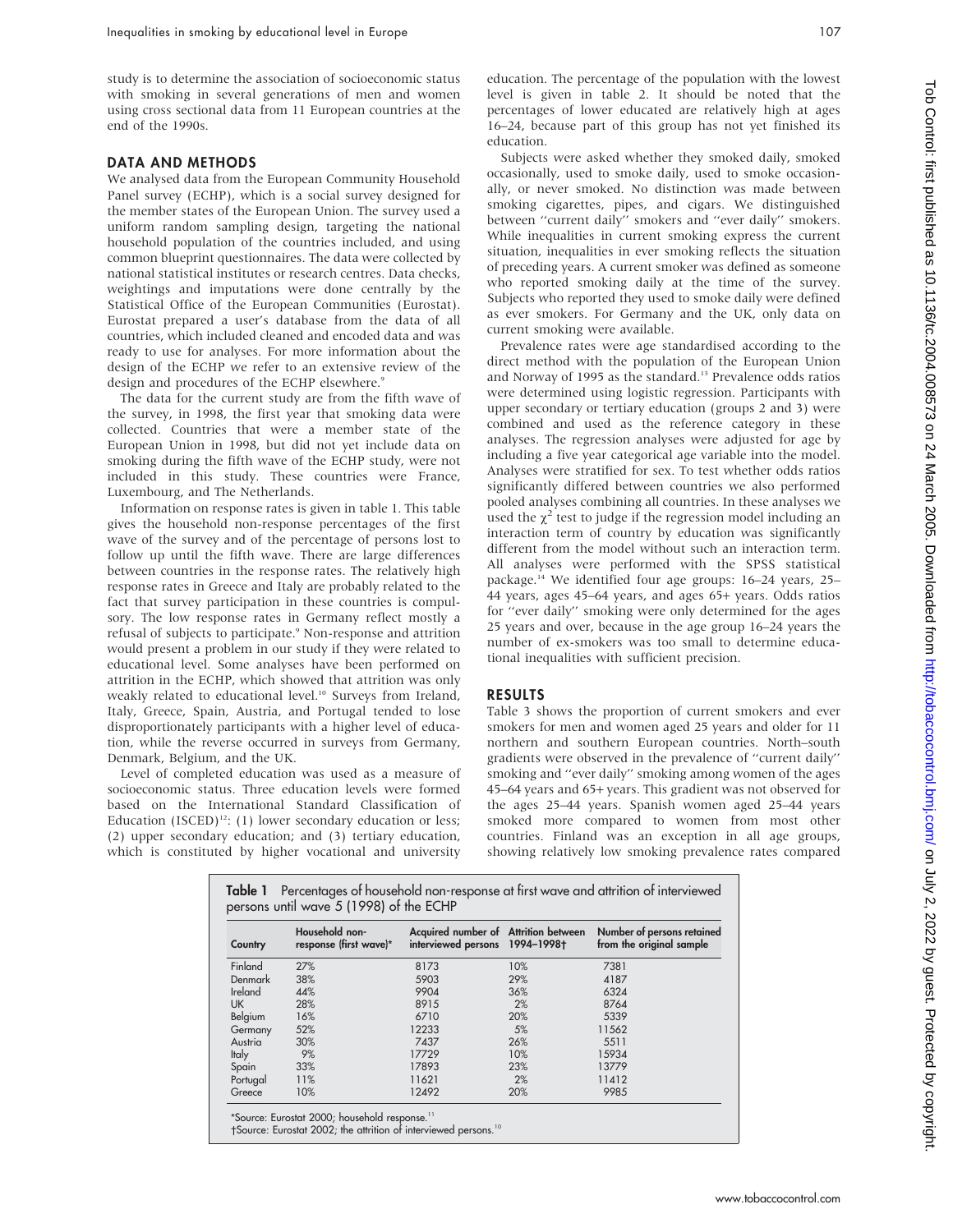$\sim$ 

|              | $16 - 24$ |      | $25 - 44$   |      | $45 - 64$   |      | $65+$ |      |
|--------------|-----------|------|-------------|------|-------------|------|-------|------|
| Country      | n         | %    | $\mathbf n$ | %    | $\mathbf n$ | %    | n     | %    |
| Men          |           |      |             |      |             |      |       |      |
| Finland      | 600       | (38) | 1313        | (18) | 1308        | (41) | 438   | (61) |
| Denmark      | 242       | (45) | 842         | (16) | 641         | (20) | 310   | (43) |
| Ireland      | 625       | (34) | 1092        | (40) | 902         | (57) | 510   | (76) |
| <b>UK</b>    | 588       | (32) | 1667        | (25) | 1159        | (34) | 655   | (54) |
| Belgium      | 307       | (41) | 1012        | (21) | 741         | (33) | 430   | (54) |
| Germany      | 738       | (64) | 2413        | (16) | 1771        | (19) | 653   | (15) |
| Austria      | 521       | (61) | 1166        | (10) | 936         | (22) | 516   | (40) |
| <b>Italy</b> | 1134      | (48) | 3063        | (44) | 2380        | (65) | 1199  | (84) |
| Spain        | 1234      | (47) | 2454        | (48) | 1714        | (73) | 1238  | (88) |
| Portugal     | 961       | (74) | 1851        | (78) | 1505        | (90) | 1108  | (95) |
| Greece       | 698       | (29) | 1592        | (37) | 1473        | (67) | 994   | (85) |
| Women        |           |      |             |      |             |      |       |      |
| Finland      | 605       | (37) | 1320        | (13) | 1306        | (41) | 491   | (68) |
| Denmark      | 276       | (37) | 848         | (13) | 665         | (31) | 363   | (69) |
| Ireland      | 597       | (26) | 1108        | (35) | 935         | (58) | 555   | (77) |
| <b>UK</b>    | 671       | (29) | 1856        | (27) | 1366        | (45) | 906   | (69) |
| Belgium      | 330       | (33) | 1142        | (21) | 793         | (43) | 584   | (65) |
| Germany      | 742       | (57) | 2512        | (18) | 1791        | (32) | 942   | (49) |
| Austria      | 508       | (62) | 1189        | (23) | 1011        | (43) | 694   | (70) |
| <b>Italy</b> | 1154      | (40) | 3094        | (40) | 2377        | (74) | 1533  | (92) |
| Spain        | 1164      | (36) | 2440        | (47) | 1862        | (83) | 1673  | (94) |
| Portugal     | 935       | (65) | 1800        | (71) | 1783        | (90) | 1469  | (98) |
| Greece       | 739       | (25) | 1670        | (39) | 1526        | (79) | 1293  | (93) |

to other northern countries. Among men, similar north– south gradients as among women were neither observed for "current" nor for "ever daily" smoking. Spain and Greece ranked among the countries with the highest ''current daily'' smoking prevalences in all age groups.

Figure 1 shows the geographical pattern of educational inequalities in ''current daily'' smoking for women aged 25

years and older. Odds ratios with values significantly higher than 1 imply a higher smoking prevalence in lower educational groups. A geographical pattern was observed, with inequalities for all three age groups being larger in the northern countries than in the southern countries. Odds ratios  $> 1$  were not observed in any of the age groups for Austria and the southern European countries. In contrast,

|                  | Table 3 Age standardised proportions of "current daily" smoking and "ever daily" smoking for women and men, of all |  |  |
|------------------|--------------------------------------------------------------------------------------------------------------------|--|--|
| education levels |                                                                                                                    |  |  |

|                |         | Women     |           |       |           | Men       |           |       |           |
|----------------|---------|-----------|-----------|-------|-----------|-----------|-----------|-------|-----------|
| Country        |         | $25 - 44$ | $45 - 64$ | $65+$ | All $25+$ | $25 - 44$ | $45 - 64$ | $65+$ | All $25+$ |
| Finland        | Current | 0.21      | 0.14      | 0.03  | 0.15      | 0.32      | 0.24      | 0.10  | 0.25      |
|                | Ever    | 0.36      | 0.26      | 0.10  | 0.27      | 0.49      | 0.53      | 0.57  | 0.53      |
| <b>Denmark</b> | Current | 0.39      | 0.36      | 0.26  | 0.36      | 0.37      | 0.43      | 0.32  | 0.39      |
|                | Ever    | 0.54      | 0.56      | 0.49  | 0.55      | 0.51      | 0.67      | 0.74  | 0.63      |
| Ireland        | Current | 0.30      | 0.23      | 0.15  | 0.25      | 0.33      | 0.24      | 0.22  | 0.28      |
|                | Ever    | 0.40      | 0.36      | 0.29  | 0.37      | 0.45      | 0.47      | 0.57  | 0.49      |
| UK             | Current | 0.30      | 0.26      | 0.15  | 0.26      | 0.32      | 0.26      | 0.14  | 0.26      |
| Belgium        | Current | 0.26      | 0.22      | 0.08  | 0.21      | 0.36      | 0.32      | 0.20  | 0.32      |
|                | Ever    | 0.38      | 0.35      | 0.17  | 0.33      | 0.46      | 0.62      | 0.67  | 0.57      |
| Germany        | Current | 0.30      | 0.18      | 0.07  | 0.21      | 0.45      | 0.33      | 0.13  | 0.34      |
| Austria        | Current | 0.25      | 0.15      | 0.03  | 0.17      | 0.36      | 0.27      | 0.13  | 0.29      |
|                | Ever    | 0.32      | 0.22      | 0.07  | 0.24      | 0.46      | 0.48      | 0.43  | 0.47      |
| <b>Italy</b>   | Current | 0.18      | 0.16      | 0.04  | 0.15      | 0.36      | 0.35      | 0.15  | 0.32      |
|                | Ever    | 0.22      | 0.18      | 0.06  | 0.18      | 0.42      | 0.50      | 0.41  | 0.45      |
| Spain          | Current | 0.39      | 0.12      | 0.01  | 0.22      | 0.50      | 0.39      | 0.22  | 0.41      |
|                | Ever    | 0.49      | 0.17      | 0.03  | 0.28      | 0.62      | 0.62      | 0.59  | 0.63      |
| Portugal       | Current | 0.12      | 0.03      | 0.00  | 0.07      | 0.42      | 0.29      | 0.13  | 0.32      |
|                | Ever    | 0.16      | 0.04      | 0.01  | 0.09      | 0.51      | 0.48      | 0.43  | 0.49      |
| Greece         | Current | 0.27      | 0.13      | 0.02  | 0.17      | 0.59      | 0.48      | 0.21  | 0.48      |
|                | Ever    | 0.29      | 0.14      | 0.04  | 0.19      | 0.64      | 0.58      | 0.40  | 0.58      |
| All countries* | Current | 0.28      | 0.20      | 0.10  | 0.22      | 0.38      | 0.33      | 0.19  | 0.33      |
|                | Ever    | 0.38      | 0.31      | 0.19  | 0.32      | 0.50      | 0.56      | 0.57  | 0.55      |

\*All countries ''Current'' includes all countries; ''Ever'', UK and Germany are excluded. The prevalence estimates for all countries are adjusted for the size of the samples of individual countries.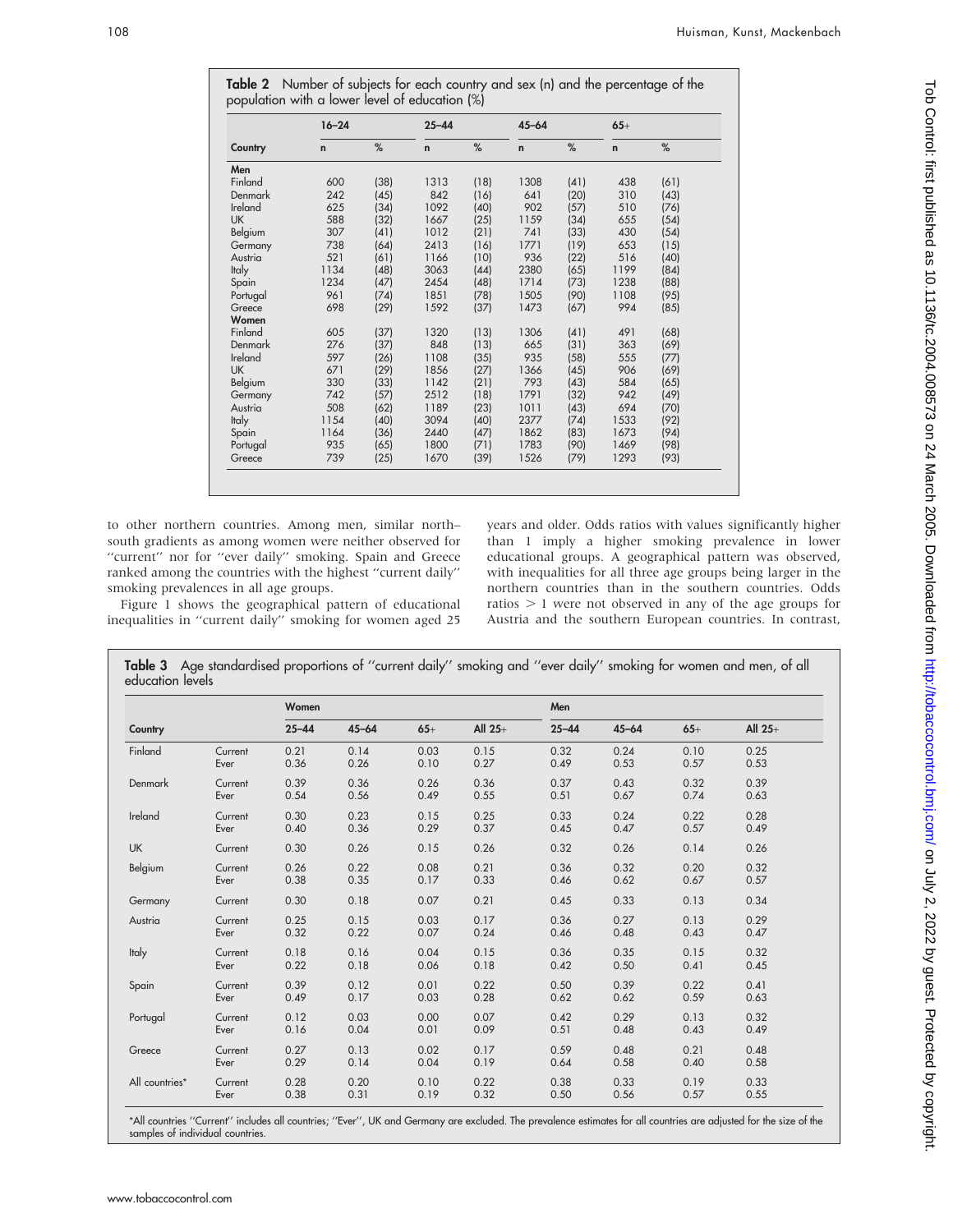

Figure 1 Educational inequalities in 'current daily smoking'', women aged 25 and older. Odds ratios comparing low to high education.  $\chi^2$  test p values for all ages  $<$  0.01; \*the confidence interval does not include a value of 1.00.

inequalities were observed for Denmark, the UK, and Belgium in all of the age groups, for Finland and Ireland in the age groups younger than age 65, and for Germany in the youngest adults only.

Figure 2 shows the geographical pattern of educational inequalities for ''ever daily'' smoking for women aged 25 years and over. A north–south pattern of educational inequalities was also observed for ''ever daily'' smoking. There were no odds ratios  $> 1$  for women from Italy, Spain, Greece, and Portugal. Instead, smoking was more common among the higher educated in these countries, especially in Greece and Portugal. The odds ratios for all ages in these countries had values significantly  $<$  1. In the northern countries, most odds ratios were  $> 1$ . Inequalities were observed in Finland in the age groups younger than 65 years, and in Denmark, Ireland, and Belgium among the youngest adults only.

The geographical pattern of inequalities in ''current daily'' smoking for men is shown in fig 3. Ireland and the UK showed inequalities in all generations. Finland, Denmark, Germany, Belgium, and Spain showed inequalities among men aged 45–59 years and younger. The other countries only

showed inequalities among young adults (ages 25–44 years). A p value of 0.06 of the  $\chi^2$  test for the young adults indicated that differences between countries in the association of smoking and education could not be determined with statistical significance (at the 95% level). North–south patterns in the magnitude of inequalities were not observed. However, among men older than 44 years, significant inequalities were observed more often in northern European countries as compared to southern European countries.

The results for "ever daily" smoking for men are shown in fig 4. Inequalities in ''ever daily'' smoking were observed in Ireland in all generations (although not significantly among ages 45–64 years), in Finland, Belgium, and Spain in the age groups 45–64 years and younger, and in Denmark, Austria, Italy, Greece, and Portugal in the age group 25–44 years. Negative associations of ''ever daily'' smoking with education occurred earlier (that is, in older age groups) among men than among women.

For the age group 16–24 years the prevalence rates and odds ratios for ''current daily'' smoking are given in table 4. Prevalence of ''current daily'' smoking among women was

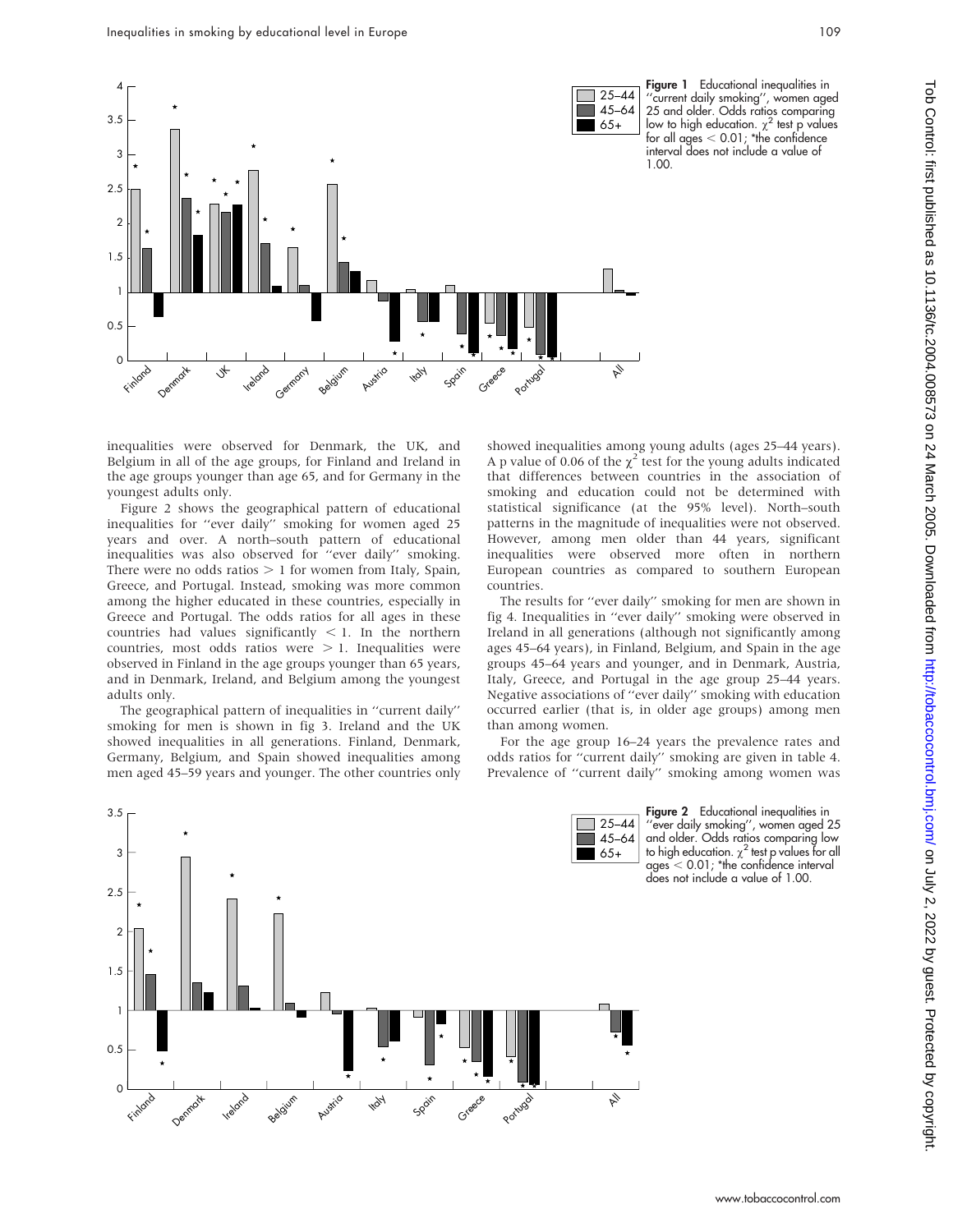

Figure 3 Educational inequalities in ''current daily smoking'', men aged 25 and older. Odds ratios comparing low to high education.  $\chi^2$  test p values ages 25–44 years = 0.06; ages 45–64 and ages  $65+ < 0.01$ ; \*the confidence interval does not include a value of 1.00.

relatively high in the UK and Spain, followed by Denmark, Ireland, Germany, and Belgium. The prevalence among women was relatively low in Portugal and Italy. Among men of this age group, the prevalence was highest in Austria and the UK, but differences between countries in the prevalence of ''current daily'' smoking among men were not large.

With regard to educational inequalities in ''current daily'' smoking among women of 16–24 years, countries can be divided into three groups. In the first group, comprising Finland and the UK, odds ratios were relatively large and significant. In the second group, comprising Denmark, Ireland, Germany, Belgium, Austria, Italy, and Spain, the odds ratios also indicated a disadvantage for the lower educated in terms of smoking, but odds ratios were smaller and not significant. In the third group, comprising Greece and Portugal, the odds ratios were  $\lt 1$ , indicating that the higher educated smoke more. Among men of this age group, the lower educated smoked more in all countries. These inequalities were relatively large and significant in the UK, Belgium, and the southern European countries.

#### **DISCUSSION**

This study focused on geographical variations in educational inequalities in the prevalence of ''current daily'' smoking and ''ever daily'' smoking. We identified countries and age groups where educational inequalities in smoking (more among lower groups) had emerged by 1998. We observed a north– south gradient among women older than 24 years, with higher smoking prevalences and stronger negative associations of education with smoking in the northern countries. For men we did not observe such a geographical pattern. A higher prevalence of smoking among the lower educated occurred later among women than among men (that is, in younger age groups). This would be expected based on the smoking epidemic model and the diffusion of innovations theory. A higher prevalence of smoking among the lower educated in the youngest age group (16–24 years) was found for all countries, with the exception of women from Greece and Portugal.

Some limitations of the study need to be discussed. One limitation is the use of self reported data on smoking, which may result in underreporting of smoking, especially among



Figure 4 Educational inequalities in 'ever daily smoking", men aged 25 and older. Odds ratios comparing low to high education.  $\chi^2$  test p values ages  $25-\frac{1}{4}$  years and  $45-64 = 0.01$ ; ages  $65+ = 0.15$ ; \*the confidence interval does not include a value of 1.00.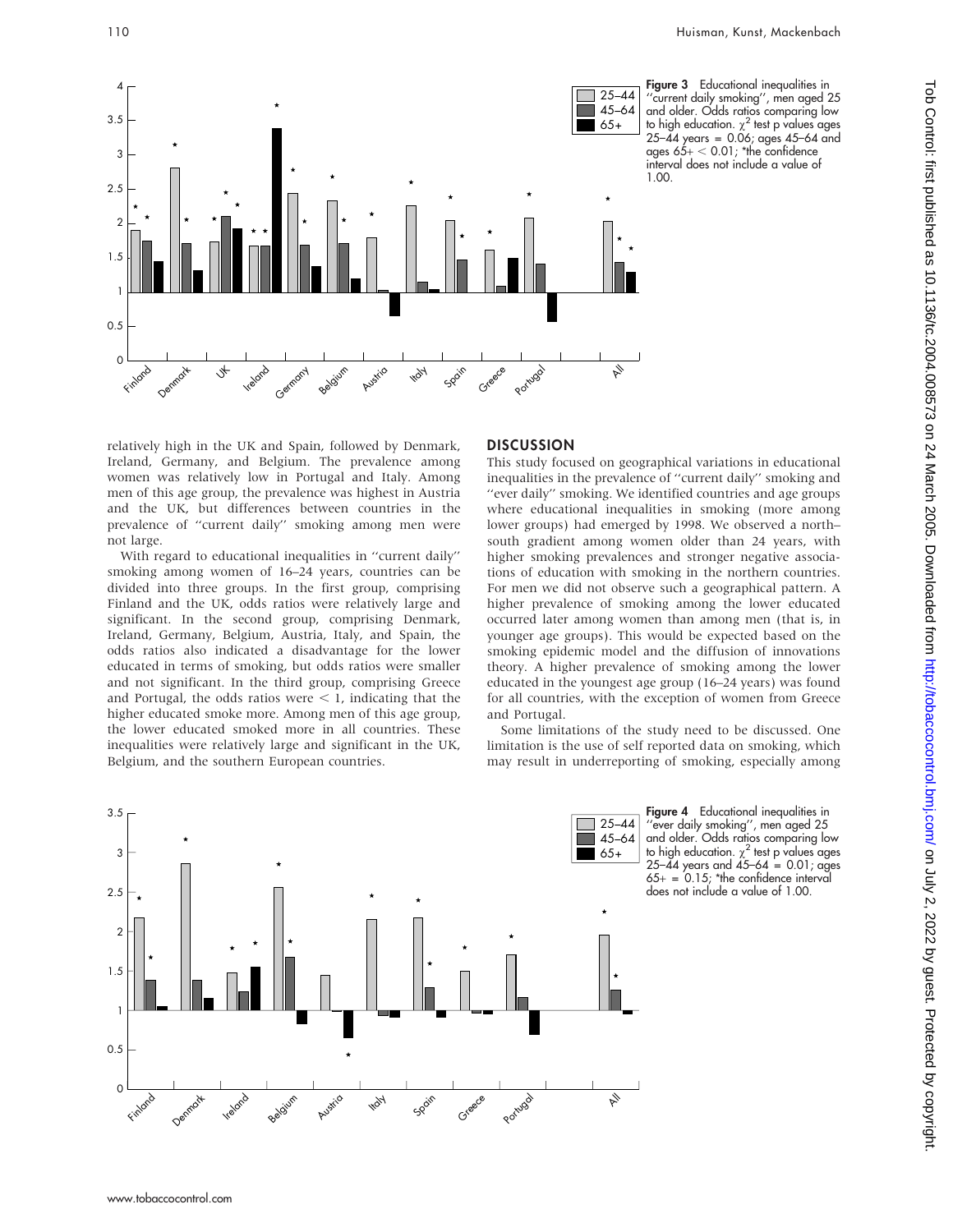Table 4 Prevalence of ''current daily'' smoking and educational inequalities in ''current daily'' smoking; women and men aged 16–24 years

|                                | Women      |      |           |                  |            | Men  |           |                  |  |  |
|--------------------------------|------------|------|-----------|------------------|------------|------|-----------|------------------|--|--|
| Country                        | Low        | High | <b>OR</b> | 95% CI           | Low        | High | <b>OR</b> | 95% CI           |  |  |
| Finland                        | 0.30       | 0.16 | 1.87      | 1.09 to 3.22     | 0.37       | 0.28 | 1.32      | 0.84 to 2.07     |  |  |
| Denmark                        | 0.31       | 0.30 | 1.33      | 0.64 to 2.74     | 0.31       | 0.20 | 1.77      | 0.91 to 3.44     |  |  |
| <b>UK</b>                      | 0.41       | 0.27 | 1.91      | 1.29 to 2.82     | 0.48       | 0.30 | 2.16      | 1.45 to 3.22     |  |  |
| Ireland                        | 0.35       | 0.24 | 1.43      | 0.91 to 2.23     | 0.28       | 0.24 | 1.20      | 0.79 to 1.83     |  |  |
| Germany                        | 0.27       | 0.29 | 1.20      | 0.80 to 1.81     | 0.35       | 0.52 | 1.18      | 0.80 to 1.74     |  |  |
| Belgium                        | 0.29       | 0.22 | 1.41      | 0.74 to 2.67     | 0.48       | 0.20 | 3.05      | 1.65 to 5.63     |  |  |
| Austria                        | 0.25       | 0.20 | 1.49      | 0.87 to 2.54     | 0.40       | 0.60 | 1.06      | $0.67$ to $1.68$ |  |  |
| <b>Italy</b>                   | 0.12       | 0.09 | 1.39      | 0.92 to 2.12     | 0.34       | 0.21 | 2.35      | 1.76 to 3.15     |  |  |
| Spain                          | 0.32       | 0.27 | 1.26      | 0.95 to 1.67     | 0.40       | 0.25 | 2.32      | 1.77 to 3.04     |  |  |
| Greece                         | 0.13       | 0.17 | 0.76      | $0.46$ to 1.26   | 0.39       | 0.29 | 1.72      | 1.15 to 2.58     |  |  |
| Portugal                       | 0.07       | 0.08 | 0.80      | $0.48$ to $1.33$ | 0.29       | 0.19 | 2.00      | 1.39 to 2.87     |  |  |
| All countries                  | 0.27       | 0.23 | 1.36      | 1.19 to 1.55     | 0.37       | 0.32 | 1.85      | 1.65 to 2.08     |  |  |
| Interaction country* education | $p = 0.04$ |      |           |                  | $p = 0.01$ |      |           |                  |  |  |

the youngest ages. If under-reporting of smoking is differentiated by educational status, the patterns that were found in this study may be biased. Some studies have investigated under-reporting in relation to education in different countries and have shown inconsistent results.<sup>15-17</sup> A review study on self reporting of smoking behaviour concluded that self reports of smoking were quite accurate.18 Still, we cannot exclude the possibility that under-reporting did occur and that it was differentiated according to education. However, we do not think it likely that the geographical patterns, especially the north–south patterns, can be explained by under-reporting only.

Non-response rates are high in some of the countries. There is no information on the association of baseline nonresponse with education in the ECHP. We cannot exclude the possibility that response bias has influenced our results. However, we would like to stress that our key results conform to a remarkable degree to the predicted trajectory of the smoking epidemic diffusion model, with inequalities in smoking occurring sooner among men and sooner in northern European countries. In addition, our results are to a large extent in agreement with the findings of studies using national survey data. Therefore, we do not think that selection bias can explain the geographical gradient that is observed in our study.

Another limitation relates to the use of level of education as an indicator of socioeconomic status. The distributions of level of education within the populations of some countries were rather skewed. For example, in Italy, Spain, Portugal, and Greece a large proportion of the older, and especially female, populations had a low level of education. Furthermore, education is implicitly skewed towards lower levels in the youngest age group, since a large part of this group has not yet completed their highest level of education. Although these large groups of lower educated are homogeneous in terms of education, variations in terms of income or other socioeconomic indicators may exist within these groups. However, in a forthcoming study on the same data we already reported that income inequalities in smoking almost disappeared after adjustment for education, indicating that education is a stronger predictor of smoking in these countries than income is.19

The results of this study are comparable with the results of another international study that described differences between countries around 1990,<sup>6</sup> which were obtained from data of national surveys. Their study reported similar north– south gradients for middle aged and older women as we did. However, their study also reported a weak gradient for older men, which we did not observe. In addition, their study reported a stronger association between high education and smoking for women from Spain and Portugal. These differences may be due to the 10 year difference between the data and may reflect changing inequalities in smoking during the 1990s, with less favourable trends among the lower educated. Both the former international study and our study show results that conform remarkably to the smoking epidemic diffusion model and fit with what would be expected on the basis of it. This is the case for the apparent lag time in socioeconomic inequalities in smoking between northern and southern European countries, and also for the lag between women and men in these European countries. These results indicate that men and women in Europe pass through the same basic trends as the smoking epidemic evolves, and similarly experience socioeconomic inequalities in smoking.

Our results for Spain are in agreement with those of a national study which found that initiation of smoking was higher among higher educated than among lower educated men born from 1924 to 1942, but that this association was reversed among men born from 1944 to 1962.<sup>20</sup> We observed, for the year 1998, that education and smoking were positively related among men aged 65 years and older (born before 1933), but that they were inversely related among men aged 45–64 years of age (born 1934 to 1953). For Italy, higher smoking prevalence was observed among lower educated adult men (aged 25–74 years), and among higher educated adult women in the year 1994.<sup>21</sup> These findings are in agreement with our findings, although the broad age range used in the Italian study does not allow for a more detailed comparison of specific generations. Compared to the results of a study on smoking in Portugal in 1999–2000 and variations in smoking by education, we observed similar patterns of smoking by education and sex—that is, men had a higher prevalence of smoking than women, and among women the higher educated smoked more.<sup>22</sup>

We are among the first to report on socioeconomic inequalities in smoking in countries such as Austria, Belgium, and Greece. Data from these countries strengthened the finding of the north–south gradient in the magnitude of socioeconomic inequalities in smoking. The smoking epidemic was the least evolved in Portugal and Greece. These countries still showed higher smoking prevalence among the higher educated women as compared to the lower educated of all age groups. Austria showed a more southern European pattern, as the reversal of inequalities in this country occurred among men and women only among young adults. The results for Belgium were more alike those of northern European countries, such as Denmark and the UK, as the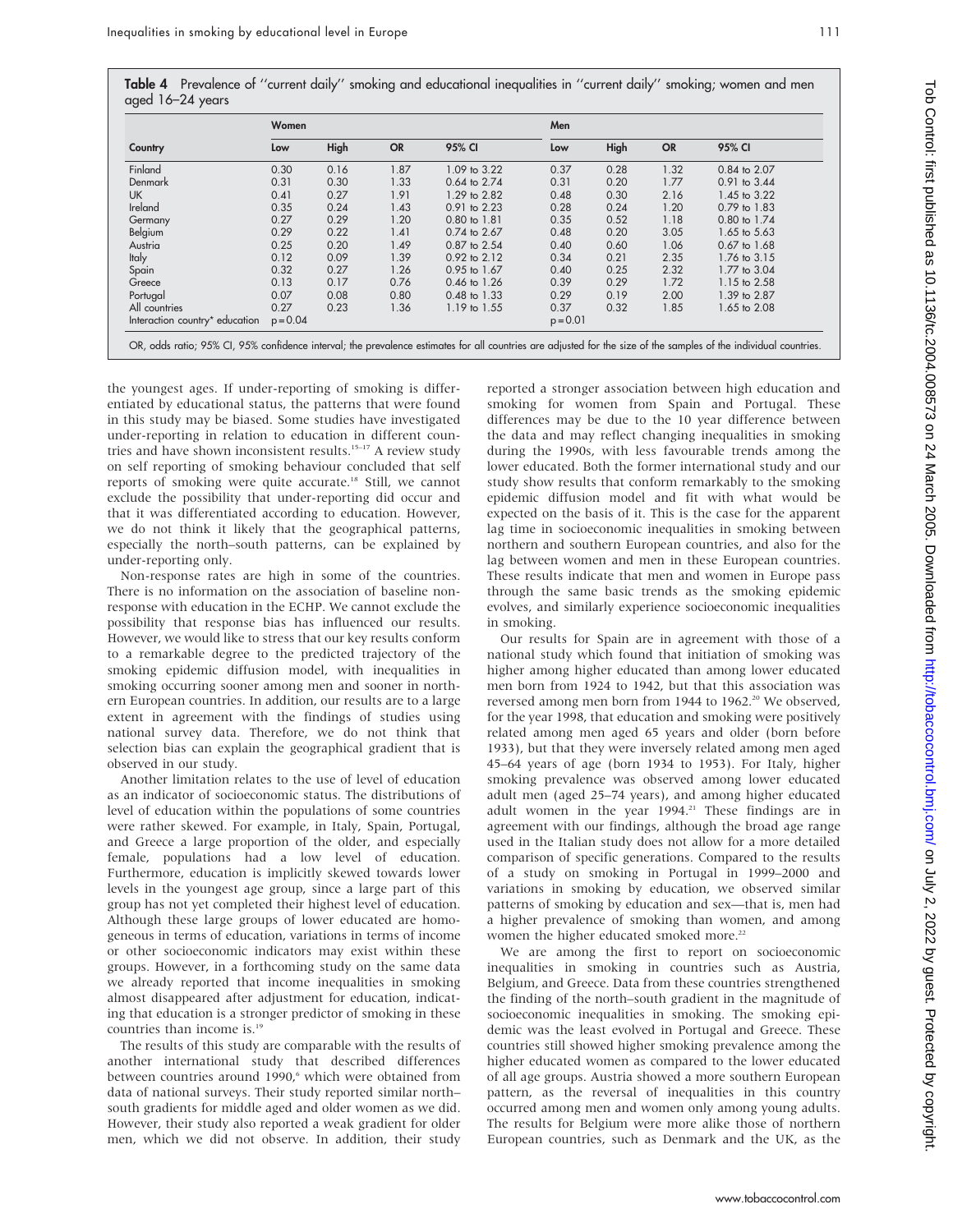reversal of inequalities had occurred in all generations of Belgian women.

The inclusion of the age group 16–24 years was an important element of the study. We have discussed the results for these ages separately because we expect that the limitations mentioned above (the use of self reported data, and education as an indicator of socioeconomic status) apply especially to this age group. Nonetheless, some important patterns were observed. Among women in Italy and Spain, smoking was already more prevalent among lower educated women. The large inequalities in smoking among men aged 16–24 years from most countries should warn us that among men, a reduction in smoking inequalities might not be expected to occur automatically in the near future.

This study is the first to accurately show in which age groups the reversal of inequalities in smoking has occurred in several European countries. Our findings may be used to predict educational inequalities in lung cancer two to three decades after the end of the 1990s, and inequalities in chronic obstructive pulmonary disease somewhat later than that. For example, they imply a continuation of the educational inequalities in lung cancer that are observed among men in many European countries, and among women in the north,<sup>23</sup> and perhaps an emergence of inequalities in lung cancer among women in the south later.

Tobacco control policies should focus more on the lower educated groups specifically instead of only on national populations at large. Despite differences between countries and men and women in timing and magnitude of the smoking epidemic among different generations, men and women of most countries show the same basic trends as they pass through the smoking epidemic. Such a fact should stress the importance, and the opportunities, of international cooperation in reducing inequalities in smoking by designing appropriate tobacco control measures and learning from other countries' experiences with reducing inequalities in smoking.

There is considerable potential to develop comprehensive strategies aimed at reducing tobacco consumption among lower socioeconomic groups. Even though this potential is not being seized upon as yet, many tobacco control measures may work to reduce overall smoking prevalence and at the same time achieve the largest reductions among lower socioeconomic groups.<sup>24</sup> This applies to price policies, but may also apply to other measures if they are targeted to lower socioeconomic groups and tailored towards their needs. For

#### What this paper adds

Studies have shown that the distribution of the smoking epidemic in Europe is geographically patterned. The epidemic is further advanced in northern European countries than in southern European countries. There is also evidence that this north–south gradient applies to socioeconomic inequalities in smoking.

We accurately identified those generations of women and men in which a negative association of education with smoking had emerged in 1998 for several European countries. Our international overview is among the first to include data from Austria, Belgium, Portugal, and Greece. We showed that a north-south gradient still prevails among women older than 24 years in 1998. For men such a gradient was not observed, as the magnitude of inequalities in smoking was similar everywhere. We found a negative association of education with smoking among men and women aged 16–24 years from all countries, with the exception of young women from Greece and Portugal.

example, removal of financial barriers is a key element for the provision of smoking cessation services to poor people.<sup>25</sup> Similarly, a greater enforcement of supply based measures such as age restrictions on tobacco purchase can have greater effects in poor neighbourhoods, where such restrictions are often enforced less strictly. In addition, geographic targeting may be useful, such as the provision of services or interventions in deprived neighbourhoods. Mass media and public education approaches may achieve greater effects among lower socioeconomic groups by tailoring their messages, materials, and channels according to the needs of these groups.

Finally, marketing strategies of tobacco companies play a significant role in the diffusion of smoking.<sup>26</sup> For example, tobacco marketing is taking advantage of the changing roles of women in southern European countries by creating images that link smoking among women with emancipation.<sup>27</sup> If such marketing strategies are allowed to continue, they will have a large impact on the future prevalence of smoking in these populations, including that of the most disadvantaged. A total ban on tobacco advertisement and promotion may therefore be a necessary step to prevent socioeconomic inequalities in smoking, and smoking related disease.

#### ACKNOWLEDGEMENTS

Financial support for this study comes from the project ''Socio-Economic determinants of Healthy Ageing'' (SEdHA), which is subsidised as part of the Fifth Framework Programme on ''Quality of Life and Management of Living Resources'' of the European Commission (contract QLK6-CT-1999-02161). This paper is also supported by the project ''Tackling socioeconomic inequalities smoking in Europe'' which is financed by the European Commission (SANCO) through the European Network on Smoking Prevention (ENSP). The authors thank Tanja Houweling for valuable comments on an earlier draft of this paper.

#### Authors' affiliations .....................

M Huisman, A E Kunst, J P Mackenbach, Department of Public Health, Erasmus MC, University Medical Center Rotterdam, Rotterdam, The **Netherlands** 

Competing interests: none

#### REFERENCES

- 1 Huisman M, Kunst AE, Bopp M, et al. Socioeconomic inequalities in causespecific mortality: a study of middle-aged and older men and women in 8<br>Western European populations. *Lancet* (in press).
- 2 Rogers, EM. Diffusion of innovations. New York: Free Press, 1995.
- 3 Graham H. Smoking prevalence among women in the European Community 1950–1990. Soc Sci Med 1996;43:243–54.
- 4 Borras JM, Fernandez E, Schiaffino A, et al. Pattern of smoking initiation in Catalonia, Spain, from 1948 to 1992. Am J Public Health 2000;90:1459–62.
- 5 Pampel FC. Age and education patterns of smoking among women in highincome nations. Soc Sci Med 2003;57:1505–14.
- 6 Cavelaars AEJM, Kunst AE, Geurts JJ, et al. Educational differences in smoking: International comparisons. BMJ 2000;320:1102-7.
- 7 Waldron I. Patterns and causes of gender differences in smoking. Soc Sci Med 1991;32:989–1005.
- 8 Lopez AD, Collishaw NE, Piha T. A descriptive model of the cigarette epidemic
- in developed countries. *Tobacco Control* 1994;**3**:242–7.<br>9 Peracchi F. The European Community Household Panel: a review. *Emp Econ* 2002;27:63–90.
- 10 **Eurostat**. Sample attrition between waves 1 and 4 in the European Community Household Panel. Eurostat: Luxembourg, 2002 (Doc PAN 185/02).
- 11 Eurostat. ECHP data quality. Eurostat: Luxembourg, 2000 (Doc PAN 108/00 Revised).
- 12 **UNESCO**. International Standard Classification of Education 1997. UNESCO: Paris, 1997.
- 13 Eurostat. Demographic Statistics 1997. Eurostat: Luxembourg, 1997
- SPSS Inc. SPSS for Windows; release 11.0.1. Chicago: SPSS Inc, 2001. 15 Suadicani P, Hein HO, Gyntelberg F. Serum validated tobacco use and social inequalities in risk of ischaemic heart disease. Intern J Epidemiol 1994;23:293–300.
- 16 Wagenknecht LE, Burke GL, Perkins LL, et al. Misclassification of smoking status in the CARDIA study: a comparison of self-report with serum cotinine<br>levels. A*m J Public Health* 1992;**82**:33–6.